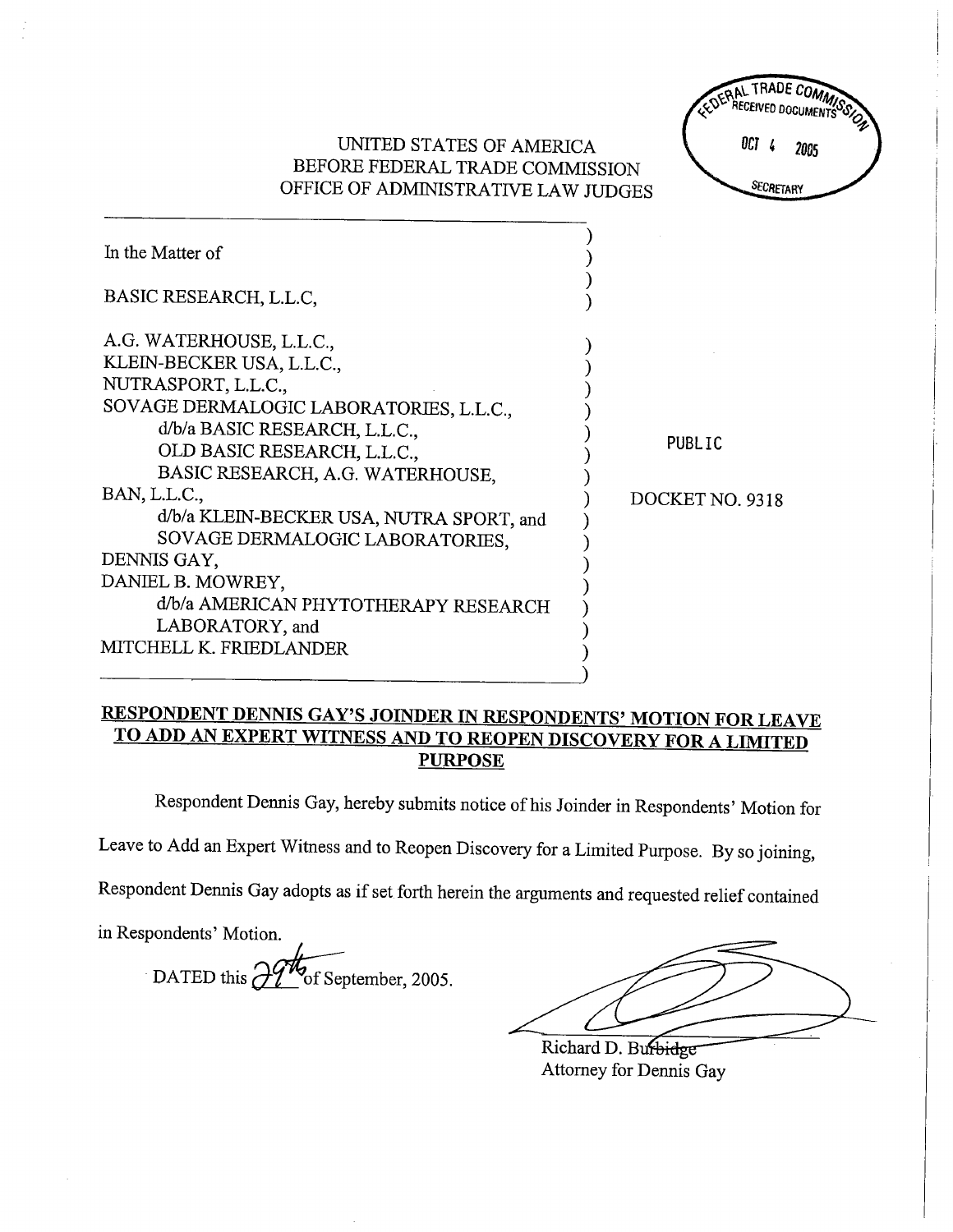## CERTIFICATE OF SERVICE

I hereby certify that on this  $29<sup>th</sup>$  day of September, 2005, I caused the foregoing RESPONDENT DENNIS GAY'S JOINDER IN RESPONDENTS' MOTION FOR LEAVE TO ADD AN EXPERT WITNESS AND TO REOPEN DISCOVERY FOR A LIMITED PURPOSE a to be filed and served as follows:

(1) an original and two paper copies filed by Federal Express and one electronic copy in PDF format fied by electronic mail to:

Donald S. Clark, Secretar Federal Trade Commission 600 Pennsylvania Avenue, NW Room H- 159 Washington, DC 20580 Email: secretary@ftc.gov

(2) one paper copy served by Federal Express to:

The Honorable Stephen J. McGuire Administrative Law Judge 600 Pennsylvania Avenue, NW, Room H- 106 Washington, D.C. 20580

 $\gamma_{\ell\ell}$ 

(3) one paper copy by first class U.S. mail and one electronic copy in PDF format by electronic mail to:

Laureen Kapin Walter C. Gross Joshua S. Milard Robin M. Richardson Laura Schneider Federal Trade Commission 600 Pennsylvania Ave, NW, Suite NJ-2122 Washington, D.C. 20580 Email: lkapin@ftc.gov

(4) one paper copy by first class U.S. mail

Jonathan W. Emord Andrea G. Ferrenz Emord & Associates, P. 1800 Alexander Bell Dr., #200 Reston, VA 20191